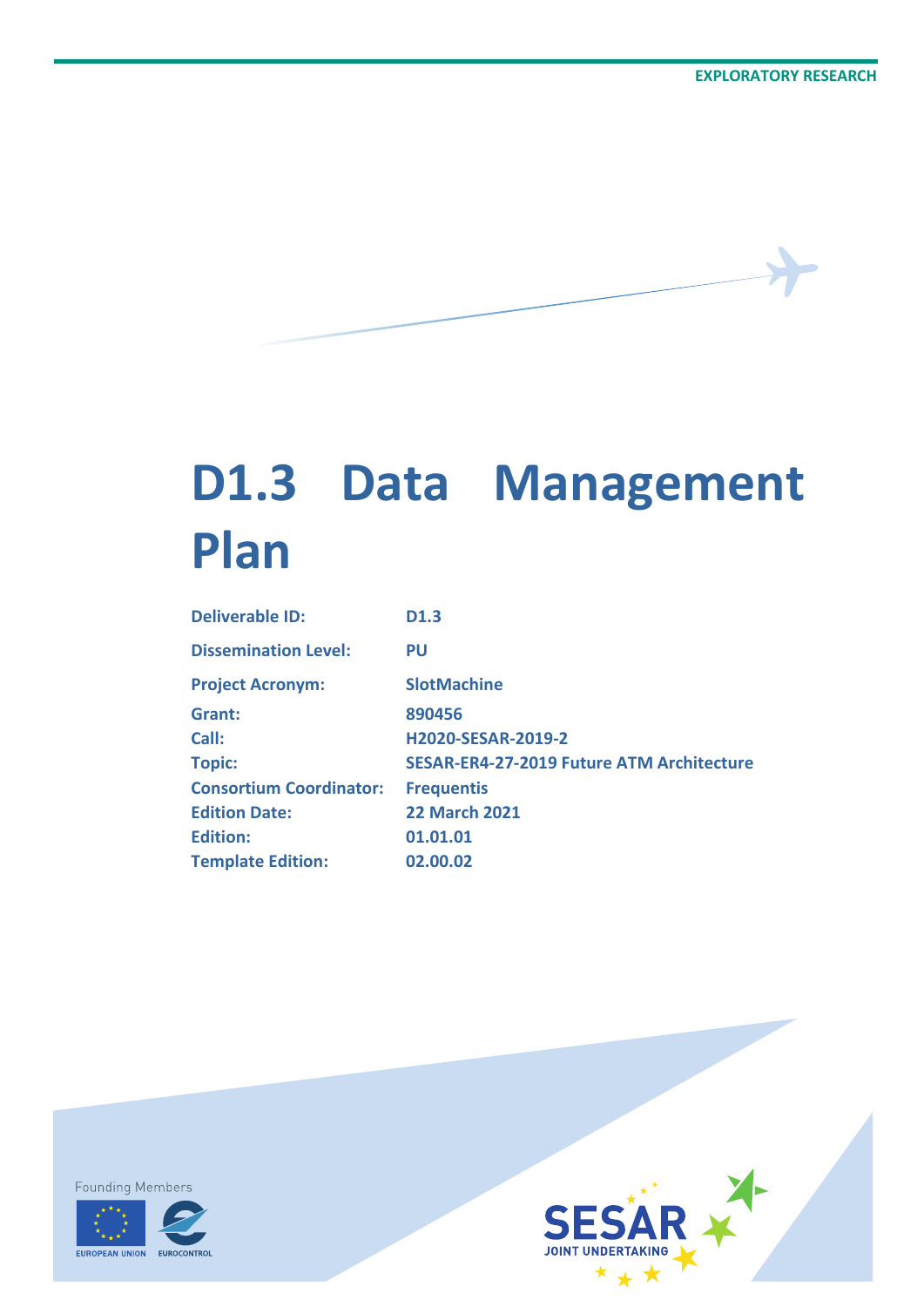

#### **Authoring & Approval**

| <b>Authors of the document</b>  |                          |            |
|---------------------------------|--------------------------|------------|
| Name/Beneficiary                | Position/Title           | Date       |
| Christoph Fabianek / Frequentis | <b>Technical Manager</b> | 2020-11-05 |

| <b>Reviewers internal to the project</b> |                        |            |
|------------------------------------------|------------------------|------------|
| Name/Beneficiary                         | Position/Title         | Date       |
| Marie Carré / SWISS                      | WP 5 Leader            | 2021-02-02 |
| Eduard Gringinger / Frequentis           | <b>Project Manager</b> | 2020-03-15 |

#### **Approved for submission to the SJU By - Representatives of beneficiaries involved in the project**

| Name/Beneficiary                | Position/Title           | Date                         |
|---------------------------------|--------------------------|------------------------------|
| Christoph Fabianek / Frequentis | <b>Technical Manager</b> | 2020-03-01                   |
| Eduard Gringinger / Frequentis  | <b>Project Manager</b>   | 2020-03-01                   |
| Marie Carré / SWISS             | WP 5 Leader              | 2021-03-02                   |
| Nadine Pilon / EUROCONTROL      | WP2 Co-Leader            | 2021-03-17                   |
| Christoph Schuetz / JKU         | WP2, 3 Leader            | 2021-03-19 (silent approval) |
| Lorünser Thomas / AIT           | WP4 Leader               | 2021-03-19 (silent approval) |

#### **Rejected By - Representatives of beneficiaries involved in the project**

| Name/Beneficiary | Position/Title | Date |
|------------------|----------------|------|
|                  |                |      |

#### **Document History**

| Edition  | Date       | <b>Status</b>    | Author      | Justification                          |
|----------|------------|------------------|-------------|----------------------------------------|
| 01.00.00 | 2020-11-05 | First draft      | C. Fabianek | Initial draft                          |
| 01.01.00 | 2021-02-01 | Internal release | C. Fabianek | Ready for approval                     |
| 01.01.01 | 2021-03-22 | Final version    | C. Fabianek | DMP release ready to<br>deliver to SJU |

**Copyright Statement** © – 2021 – SlotMachine Consortium. All rights reserved. Licensed to the SJU under conditions.

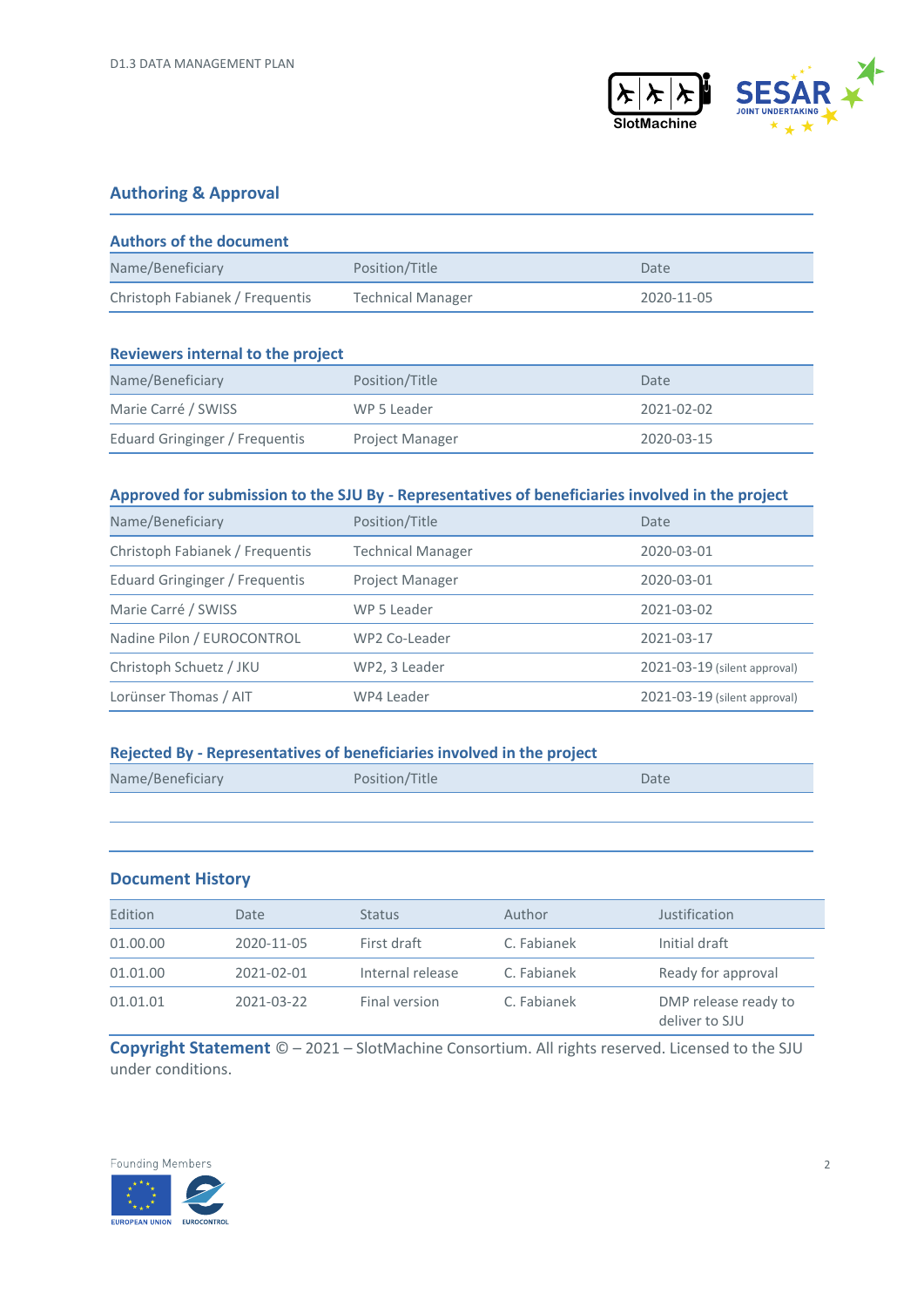

# **SlotMachine**

#### A PRIVACY-PRESERVING MARKETPLACE FOR SLOT MANAGEMENT

This Data Management Plan is part of a project that has received funding from the SESAR Joint Undertaking under grant agreement No 890456 under European Union's Horizon 2020 research and innovation programme.



#### **Abstract**

The document is the Data Management Plan (DMP) of the SlotMachine project. This document describes how the data collected or generated by the SlotMachine project will be handled during and after the project closure, describes which standards and methodology for data collection and generation will be followed, and whether and how data will be shared.

SlotMachine employs blockchain technology and secure multi-party computation to extend the existing User-Driven Prioritisation Process (UDPP) solution with the possibility to keep private the participating airlines' confidential information such as the cost structure of flights. Technology will allow for secure, auditable transactions without the need for a central broker, whereby stakeholders will be able to enter slot swapping transactions without disclosing information to other participants. By demonstrating the feasibility of a privacy-preserving platform for swapping ATFM slots, the foundation can be laid for the development of a product that will be an essential element in the aviation industry in the future. It contributes to better use of existing resources at airports, higher efficiency of airlines, lower emissions, and shorter delays for passengers.

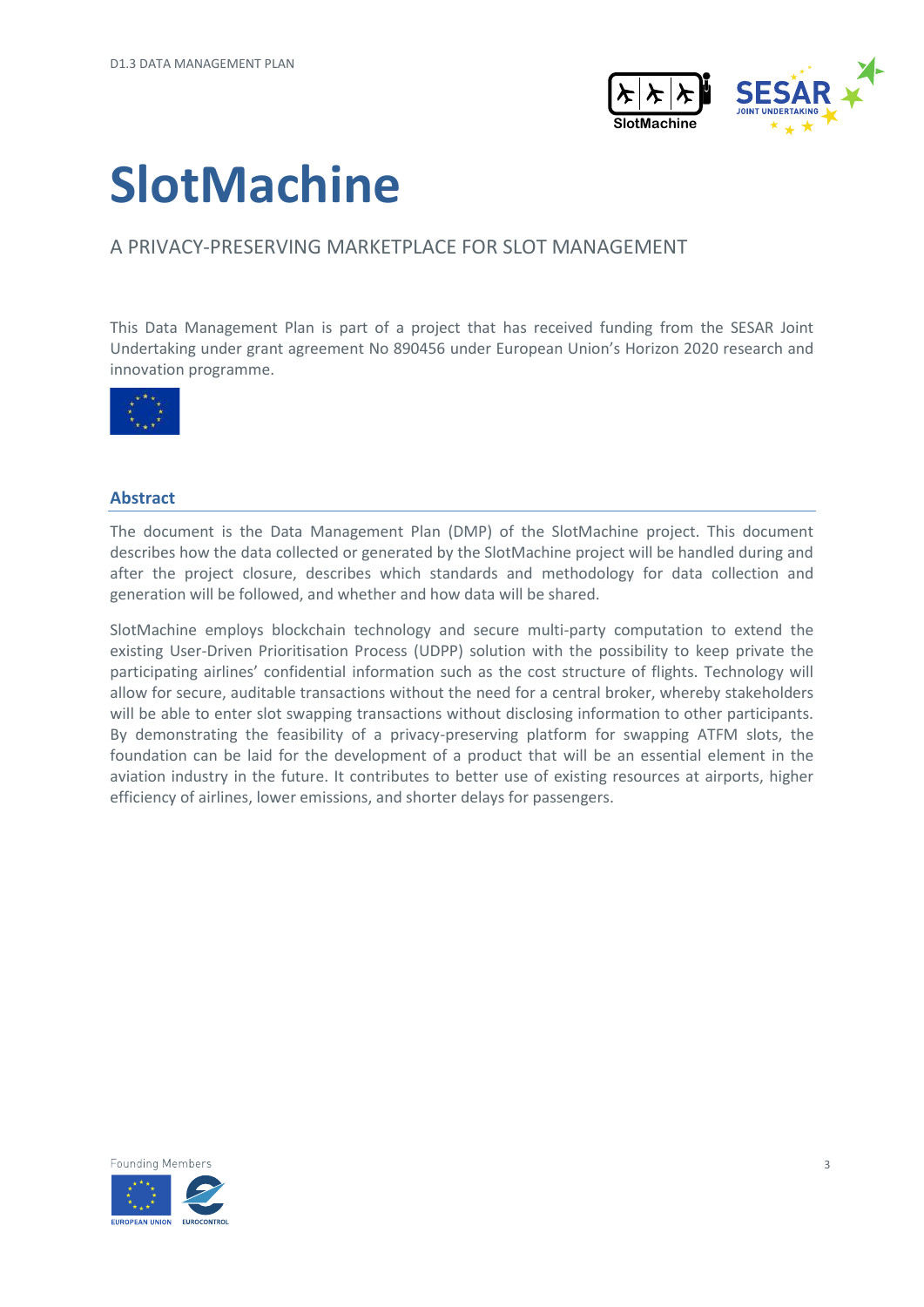

### **Table of Contents**

| $\mathbf{1}$            |     |                                                                       |
|-------------------------|-----|-----------------------------------------------------------------------|
|                         | 1.1 |                                                                       |
|                         | 1.2 |                                                                       |
|                         | 1.3 | Rules reminder on communication or dissemination of project results 6 |
| $\overline{2}$          |     |                                                                       |
|                         | 2.1 |                                                                       |
|                         | 2.2 |                                                                       |
|                         | 2.3 |                                                                       |
| $\overline{\mathbf{3}}$ |     |                                                                       |
|                         | 3.1 |                                                                       |
|                         | 3.2 |                                                                       |
|                         | 3.3 |                                                                       |
|                         | 3.4 |                                                                       |
| $\overline{4}$          |     |                                                                       |
|                         | 4.1 |                                                                       |
|                         | 4.2 |                                                                       |
|                         | 4.3 |                                                                       |
| 5                       |     |                                                                       |
| 6                       |     |                                                                       |
|                         | 6.1 |                                                                       |
|                         | 6.2 |                                                                       |
|                         | 6.3 |                                                                       |
| $\overline{z}$          |     |                                                                       |

### **List of Figures**

|--|

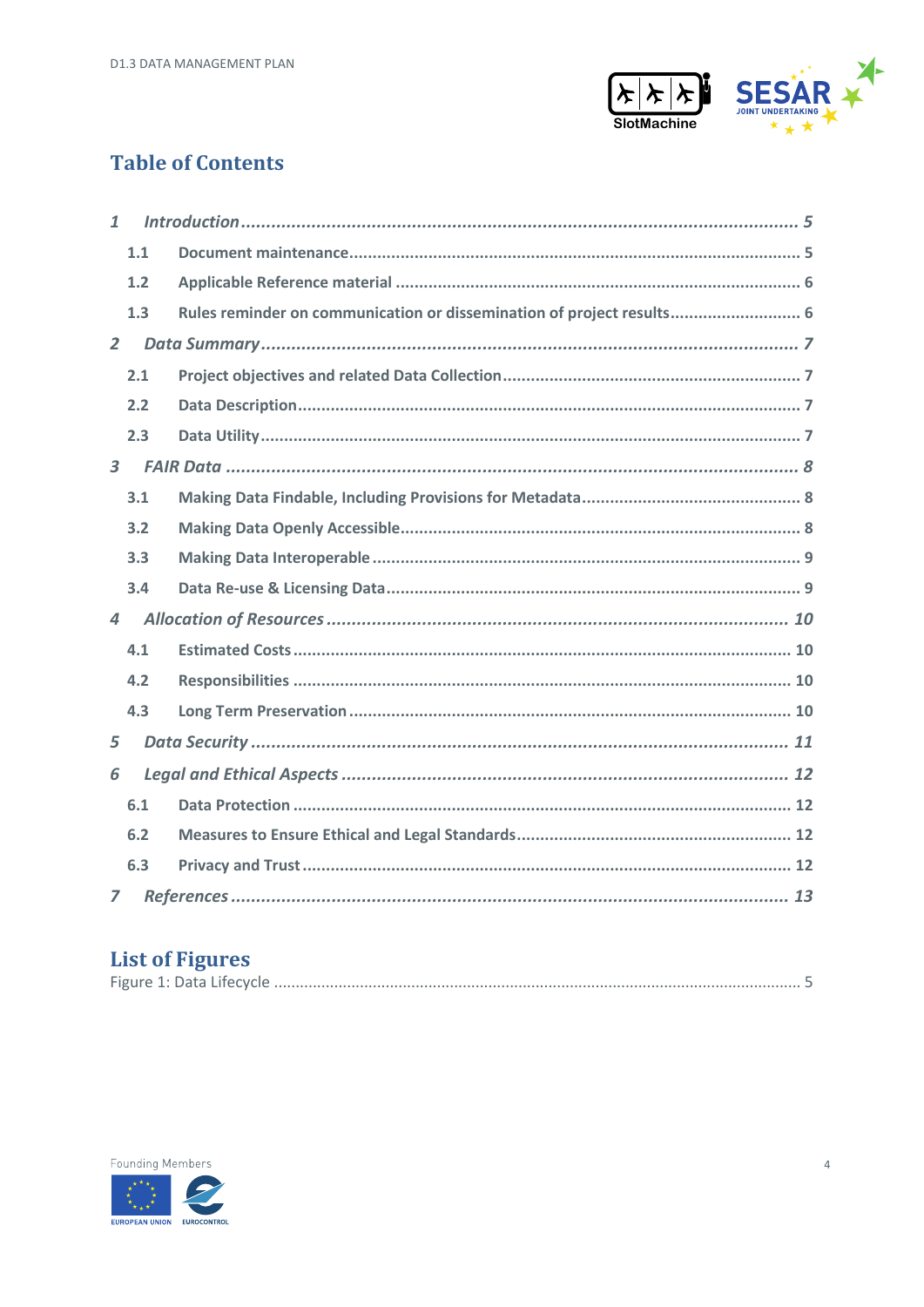

# <span id="page-4-0"></span>**1 Introduction**

Annex 1 of the Grant Agreement (GA - 890456) [\[1\]](#page-12-1) provides the contractual baseline of the project by means of the Description of the Action. It contains a high-level description of what the project is aiming to achieve and how and which additional outputs will be produced in terms of Deliverables.

Figure 1 depicts the general data lifecycle foreseen in the SlotMachine project:

- Various stakeholders define dataset requirements (described in section [1.3\)](#page-5-1)
- A data engineer generates the respective datasets and makes those datasets available in data containers (see chapte[r 3\)](#page-7-0)
- The SlotMachine prototype will be developed and iteratively updated using these dataset and feeds back insight to refine datasets
- Public access to generated data is also provided through the above-mentioned data containers





#### <span id="page-4-2"></span><span id="page-4-1"></span>**1.1 Document maintenance**

The Project Management Plan (DMP) [\[2\]](#page-12-2) has been produced at the beginning of the project as a contractual deliverable. Its main purpose is however to be a living document in which information can be made available on a finer level of granularity through updates as the implementation of the project progresses and when significant changes occur.

The Project manager oversees the DMP update. The DMP should be updated or verified at least before the end of the last reporting period.

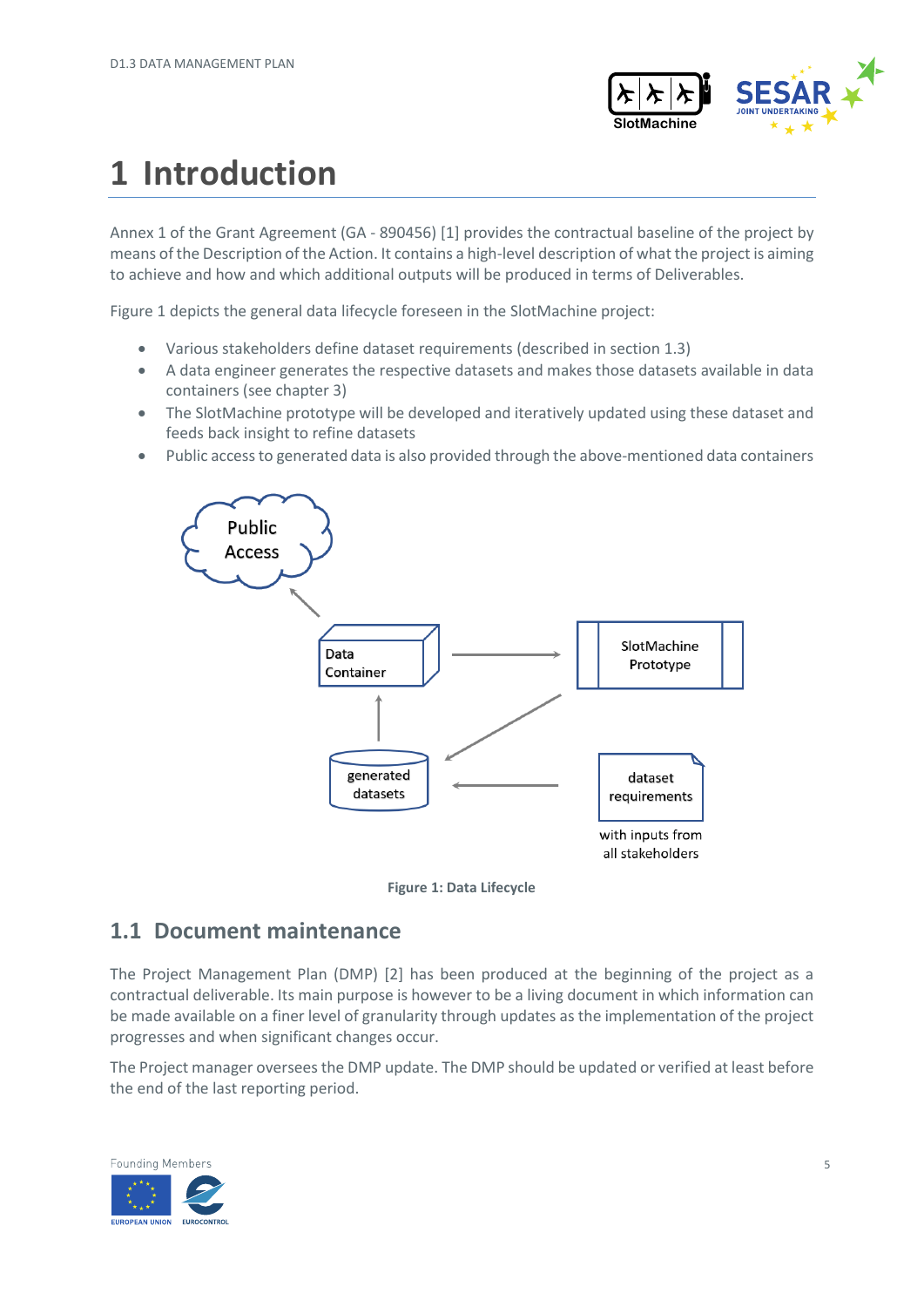

In the current – first – version of the DMP relevant datasets were identified and general procedures of data management are described. In later revisions additional data sets and more detailed procedures might get added.

### <span id="page-5-0"></span>**1.2 Applicable Reference material**

Unless otherwise stated in this deliverable, the execution of the project will be fully compliant with the latest version of the S2020 Project Handbook [\[3\].](#page-12-3)

### <span id="page-5-1"></span>**1.3 Rules reminder on communication or dissemination of project results**

Any communication or dissemination of the project results (in any form, including electronic) will display the SJU logo and the EU emblem, and will include the following text:

*"This project has received funding from the SESAR Joint Undertaking under grant agreement No 890456 under European Union's Horizon 2020 research and innovation programme".*

When displayed together with another logo, the SJU logo and the EU emblem will have appropriate prominence.

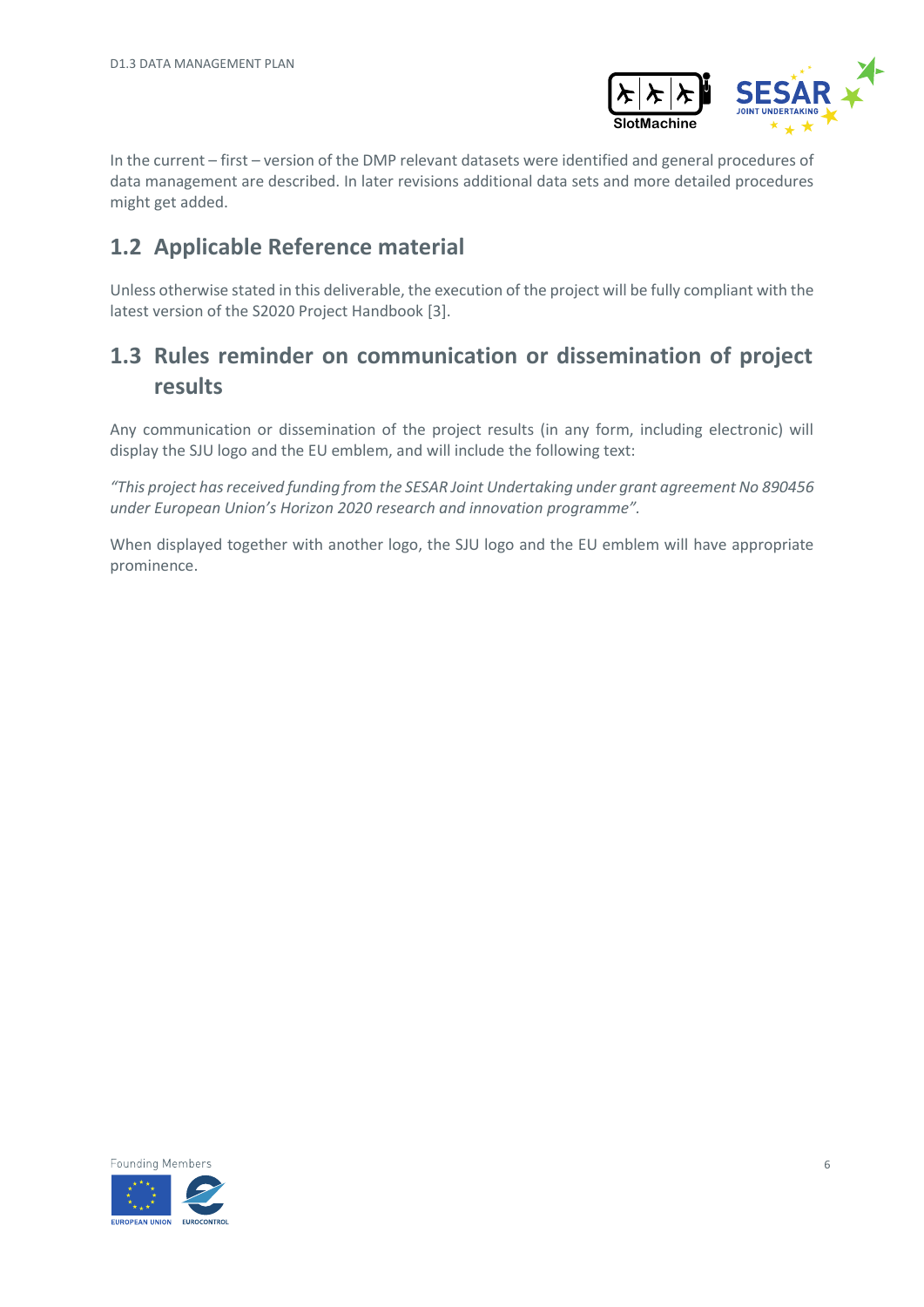

# <span id="page-6-0"></span>**2 Data Summary**

### <span id="page-6-1"></span>**2.1 Project objectives and related Data Collection**

SlotMachine has the following detailed objectives:

- **Objective #1**: Development of a novel slot swapping platform to improve utilization of available resources at airports and reduce cost for airlines
- **Objective #2**: Research and development for a secure and trustworthy system for slot swapping which employs an evolutionary algorithm in conjunction with the PrivacyEngine in a privacy-preserving way
- **Objective #3**: Realization of a proof-of-concept implementation of the SlotMachine Platform Demonstrator, which offers privacy-preserving slot management

All objectives involve data collection and in the following section, these objectives will be recalled each time whenever required when depicting involved data.

### <span id="page-6-2"></span>**2.2 Data Description**

For Objective #1 data is identified as follows:

- Resource description of airports and airlines
- Example slot configurations and demonstration of successful reordering, i.e., show cases of improved utilization through slot swapping

For Objective #2 data is identified as follows:

- Metainformation to tag private (sensitive) and non-private data
- Edge cases to demonstrate usefulness of genetic algorithms
- Datasets in various sizes to demonstrate performance capabilities of the PrivacyEngine

For Objective #3 data is identified as follows:

- Real-world data or data generated on real-world constraints
- Results and performance analysis records

### <span id="page-6-3"></span>**2.3 Data Utility**

The data will be used, during the project execution, as main input for each WP to trigger software development and solution prototyping and validation. There will be software scripts and programs (e.g. Java code or python script) that will be developed to allow data transformation and AI model implementation and assessment.

**Founding Members** 

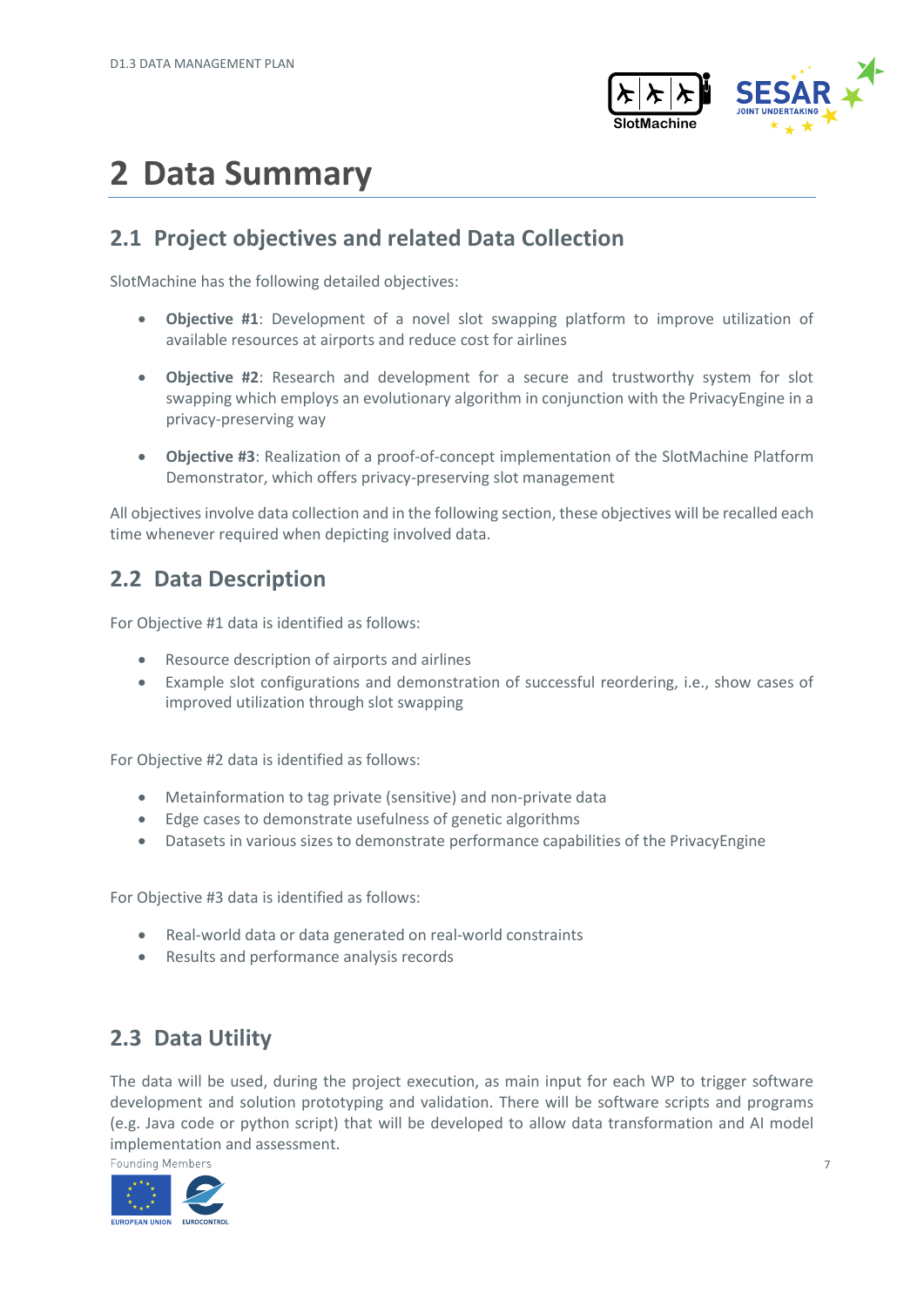

# <span id="page-7-0"></span>**3 FAIR Data**

### <span id="page-7-1"></span>**3.1 Making Data Findable, Including Provisions for Metadata**

Data compiled for the purpose of testing and demonstration of the SlotMachine prototype will be created in an iterative way and made available publicly. The technical framework of Docker containers is used to package data together with metadata: Semantic Container<sup>1</sup> provides a platform for sharing commercial and non-commercial data. To make data discoverable, metadata is provided through API endpoints<sup>2</sup>. A description of the metadata attributes can be found in the current version of the Semantic Container Design Document<sup>3</sup>.

### <span id="page-7-2"></span>**3.2 Making Data Openly Accessible**

Semantic Container can store and provide open, closed, and semi-closed data. It is up to the data providing container operator (data controller) to decide if and how data is made accessible to defined recipients.

In case data is shared between 2 parties the following mechanisms are used to provide access control:

- 1. OAuth 2.0: OAuth is an open standard for access delegation and Semantic Container use the Authorization Framework based on Bearer Token Usage as described in RFC 6750.
- 2. Usage Policy matching: two actors can exchange data if and only if the receiving container (data controller) has a Usage Policy that is equal or a subset of the providing container (data subject). A semantic reasoner is used to evaluate compliance between the Usage Policies. Note: Usage Policies are based on the policy language as defined by the SPECIAL project<sup>4</sup> in a specific deliverabl[e \[4\].](#page-12-4)
- 3. Digital Watermarking: a unique digital fingerprint can be applied to the provided data, i.e., any data request results in a dataset with insignificant errors that uniquely identifies the recipient of the data set; in case such a dataset is leaked and appears in an unintended location, the actor who originally requested and leaked the dataset can be identified

The datasets listed in chapter 2 are publicly available at the following endpoints:

- Resource description of airports and airlines: no data is available at the current project status
- Example slot configurations to demonstrate reordering: no data is available at the current project status

- <sup>2</sup> <https://api-docs.ownyourdata.eu/semcon/>
- <sup>3</sup> https://www.ownyourdata.eu/semcon/design
- <sup>4</sup> [https://www.specialprivacy.eu](https://www.specialprivacy.eu/)

**Founding Members** 



<sup>1</sup> <https://www.ownyourdata.eu/semcon/>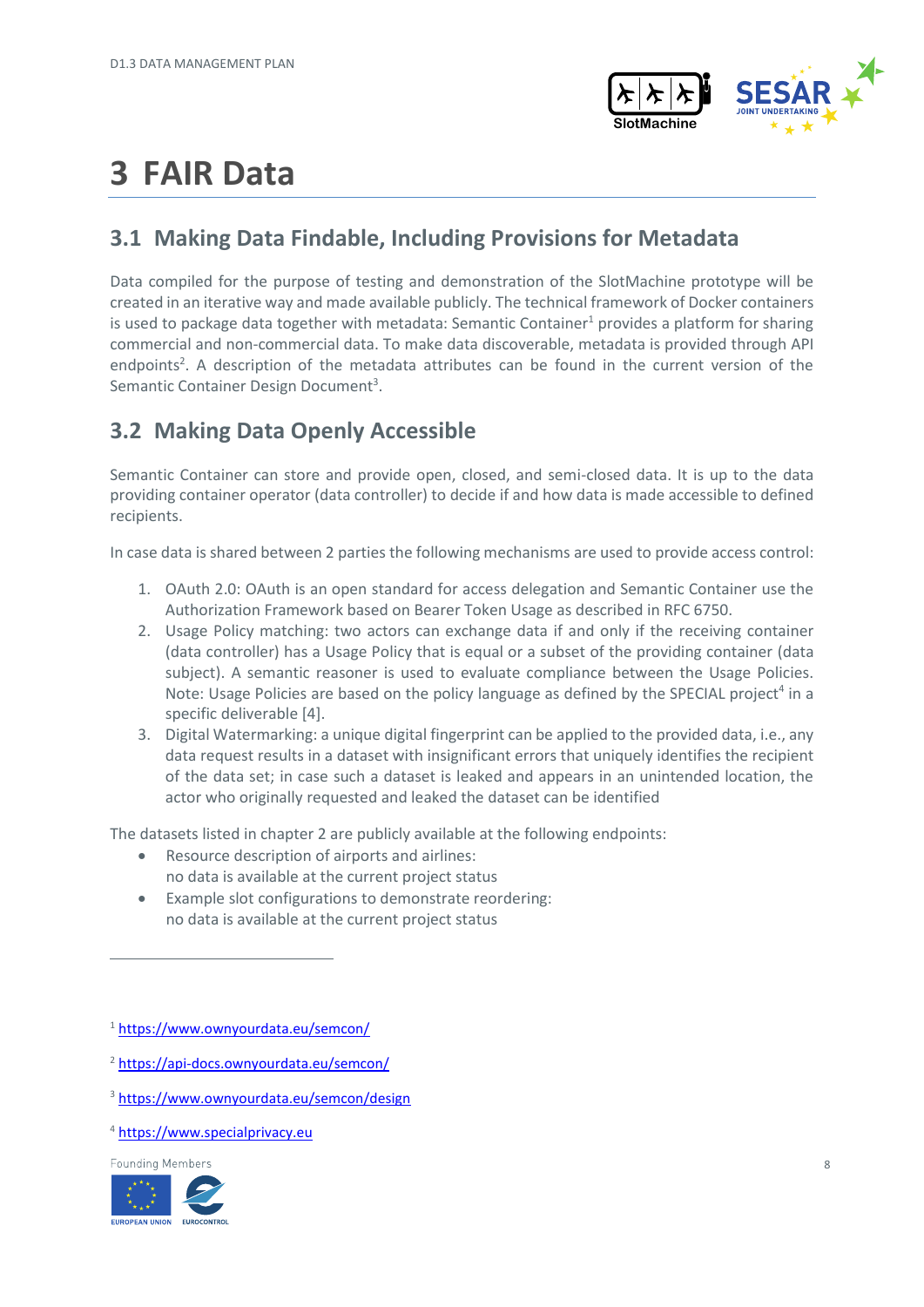

- Metainformation to tag private (sensitive) and non-private data: no data is available at the current project status
- Edge cases to demonstrate usefulness of genetic algorithms: no data is available at the current project status
- Datasets demonstrate performance capabilities of the PrivacyEngine: no data is available at the current project status
- Real-world data or data generated on real-world constraints: no data is available at the current project status
- Results and performance analysis records: no data is available at the current project status

### <span id="page-8-0"></span>**3.3 Making Data Interoperable**

To make data interoperable the Semantic Container platform provides a standardized API described above and inter-container data operations generate a well-defined provenance trail based on the W3C Prov-Ontology<sup>5</sup>.

### <span id="page-8-1"></span>**3.4 Data Re-use & Licensing Data**

All data, data operations, and the Docker container itself are cryptographically hashed and the information is written into the public Ethereum blockchain for auditability using the OwnYourData Notary service<sup>6</sup>.

Data compiled in the course of the SlotMachine project is licensed under the CC-BY-SA 4.0 lisence<sup>7</sup>. If data providers provide data that is licensed by third parties, they are responsible for disclosing and specifying the licensing terms.

**Founding Members** 



<sup>5</sup> <https://www.w3.org/TR/prov-o/>

<sup>6</sup> [https://notary.ownyourdata.eu](https://notary.ownyourdata.eu/)

<sup>7</sup> <https://creativecommons.org/licenses/by-sa/4.0/deed.en>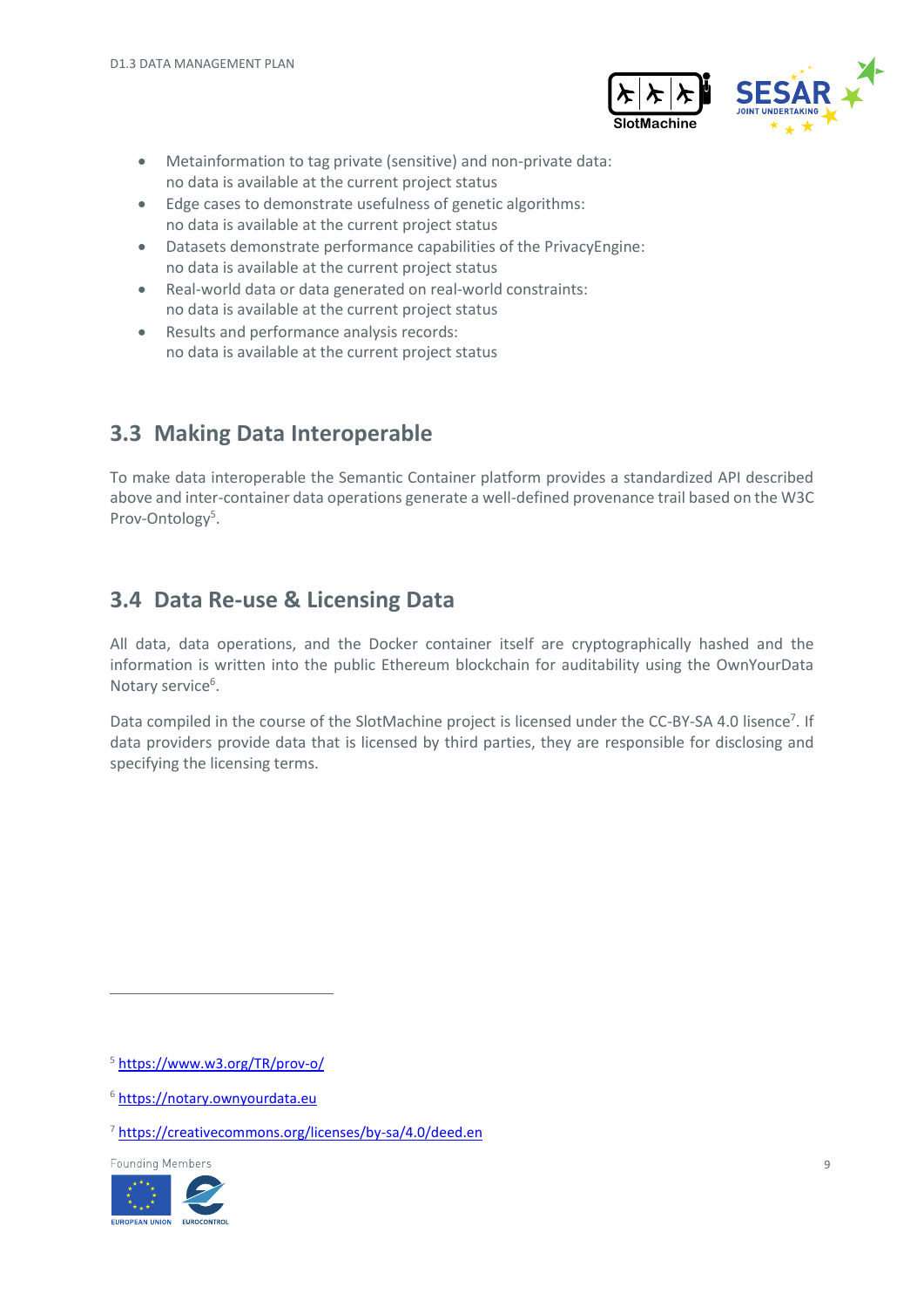

## <span id="page-9-0"></span>**4 Allocation of Resources**

### <span id="page-9-1"></span>**4.1 Estimated Costs**

At the current state of the project, only a first estimation of costs is possible that occur for the data management task during the project runtime: Containers storing data for the SlotMachine project are hosted on the Frequentis network and access to the data is covered by the project budget. Data access is guaranteed for the entire duration of the project and beyond at least 1 year after the end of the project.

Other services for Semantic Containers like notary and validation are foreseen to be provided by OwnYourData at no charge.

### <span id="page-9-2"></span>**4.2 Responsibilities**

The consortium partner FREQUENTIS is responsible for implementing the DMP and ensures that it is reviewed and revised during the project runtime.

Name and contact details of the person responsible during the project runtime:

Christoph Fabianek Innovationsstraße 1 1100 Vienna, Austria [christoph.fabianek@frequentis.com](mailto:christoph.fabianek@frequentis.com) +43 664 60850 2348

The project will only be responsible for storing, preserving, and backing up the datasets mentioned in chapter 2 of this document. Any other data created and managed by project partners in the course of development and testing SlotMachine will be the responsibility of the respective partner (i.e., data controller).

### <span id="page-9-3"></span>**4.3 Long Term Preservation**

For long-term preservation of a dataset it is recommended to "commit" a container and store the resulting Docker image either on a public repository (e.g., [https://dockerhub.com\)](https://dockerhub.com/) or in a private repository. See the Semantic Container Design document for a description on how to commit, backup, and restart a container.

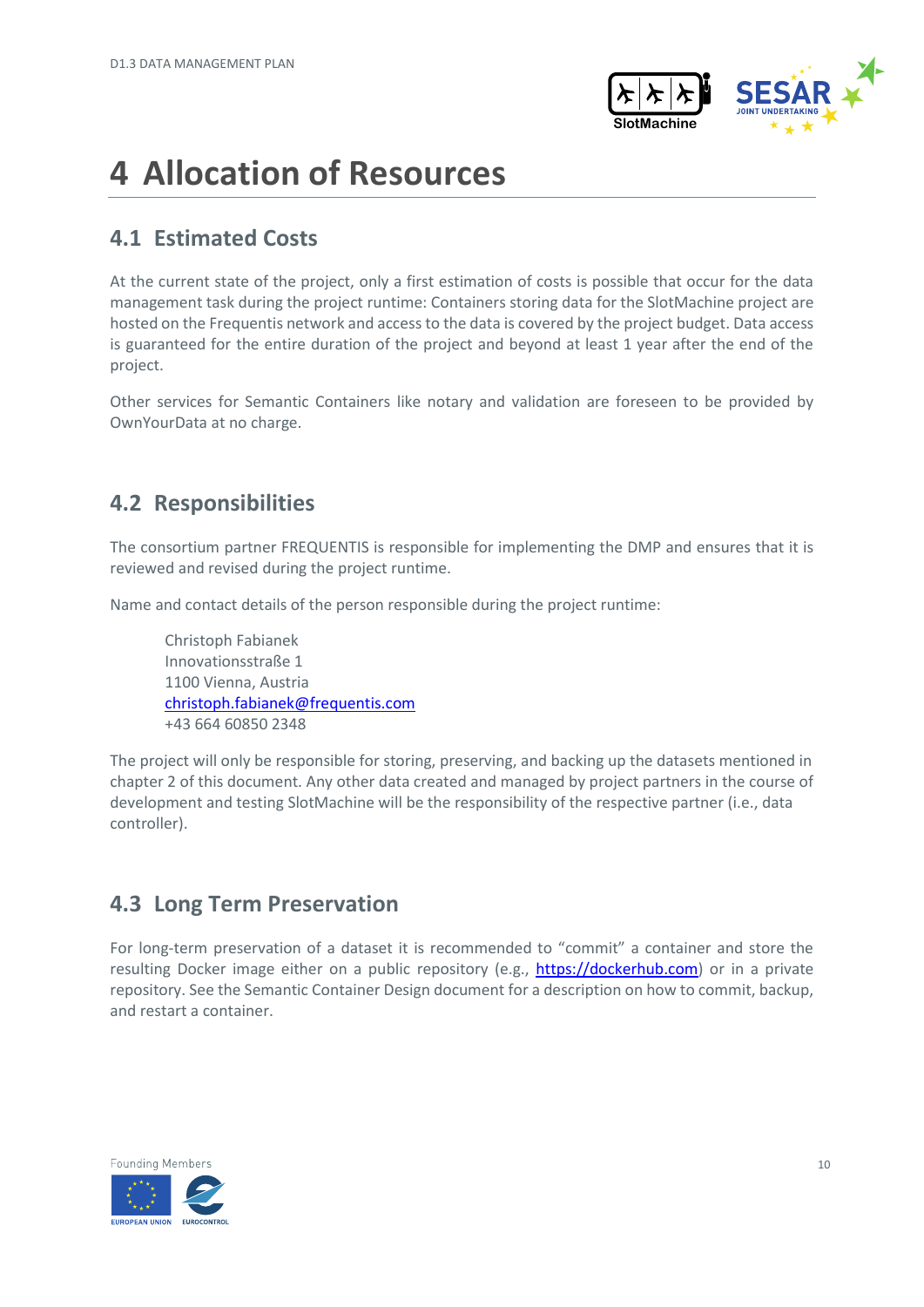

# <span id="page-10-0"></span>**5 Data Security**

Storing data in a container provides only a very basic level of security through Authorization. It is up to the data controller to perform regular backup and setup a recovery strategy. This is taken care for at Frequentis through standard IT procedures.

Risks related to data security are not relevant since all data is made publicly available as described in sectio[n 3.4](#page-8-1) Licensing Data.

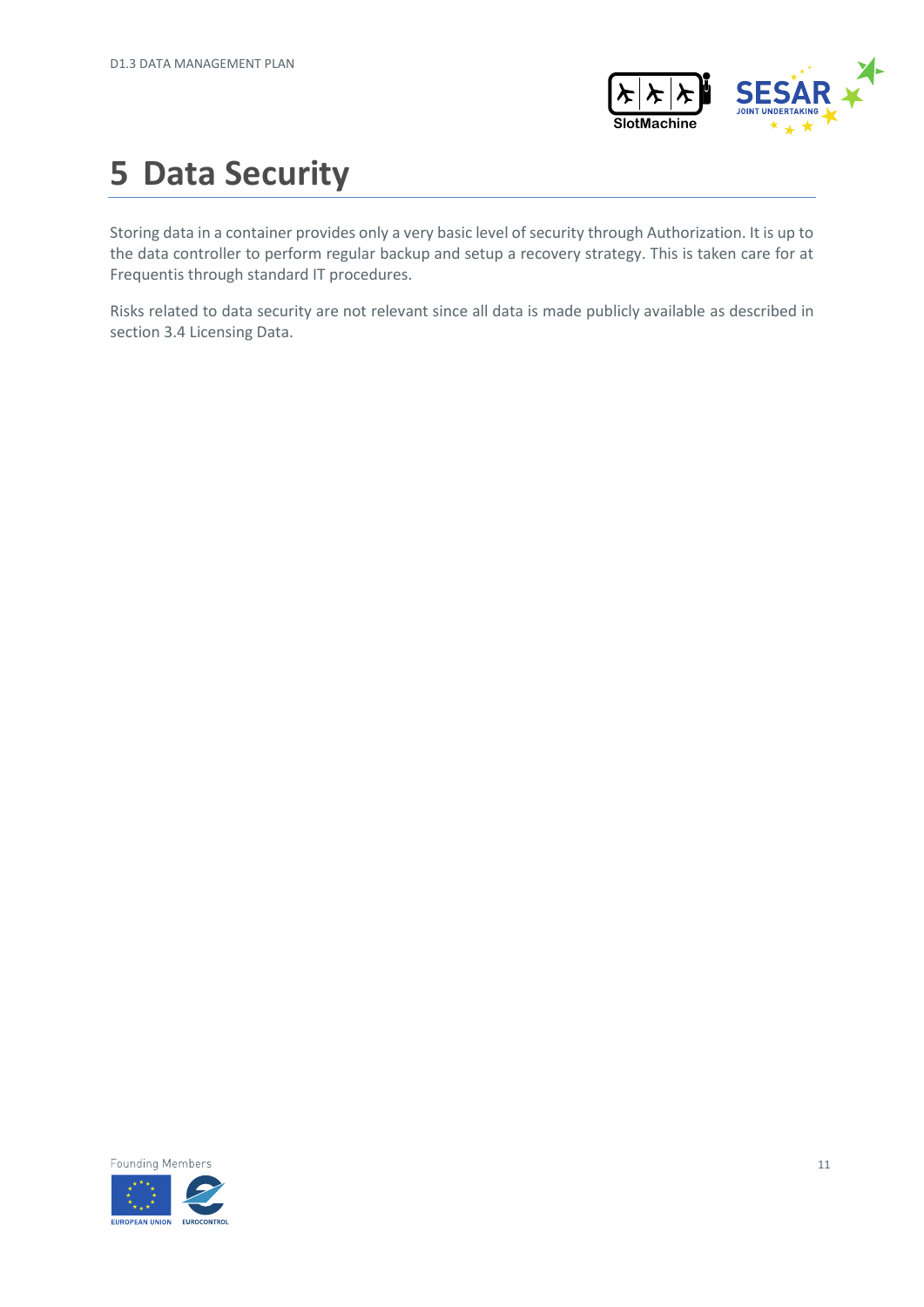

# <span id="page-11-0"></span>**6 Legal and Ethical Aspects**

### <span id="page-11-1"></span>**6.1 Data Protection**

Whenever personal data is processed, the compliance with the principles of data protection are to be proven by the controller. These principles encompass, for instance, data minimisation, meaning to only process the data necessary for the pursued purpose. Privacy by design indicates to create data processing technically already in favour of strong protection of personal data.

Data generated and used for the SlotMachine project does not include any personal data.

Datasets generated from inviting experts to the Advisory Board are handled separately and are covered by the FREQUENTIS GDPR-compliant data management principles.

### <span id="page-11-2"></span>**6.2 Measures to Ensure Ethical and Legal Standards**

All measures are taken to ensure the use of legal and ethical unquestionable datasets in the course of the project.

### <span id="page-11-3"></span>**6.3 Privacy and Trust**

Issues of privacy and trust amongst data trading participants need to be identified by the data controller. The following list of indicators leading to negative levels of privacy and trust can be used as guideline:

- an inconsistent level of protection for natural persons and private data;
- divergences in the handling and storage of data hampering the free movement of personal data;
- a lack of knowledge regarding data sharing;
- difficulties in determining the trustworthiness of data suppliers;
- lack of knowledge of the law leading to potential violations;
- and inconsistent levels of protection for members across participating organisations.

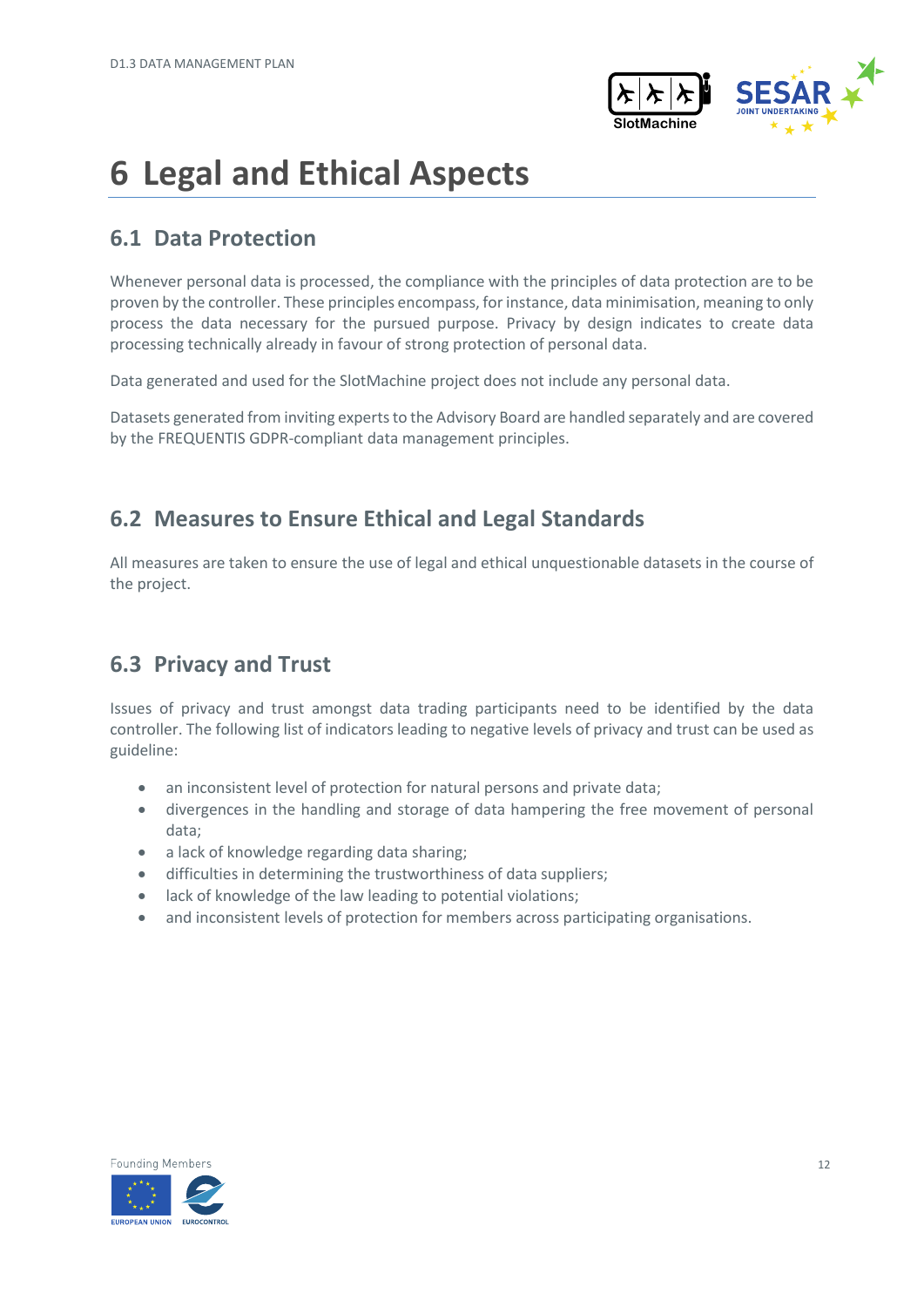

## <span id="page-12-0"></span>**7 References**

- <span id="page-12-1"></span>[1] SlotMachine Grant Agreement Description of Action - GA-890456-SlotMachine
- <span id="page-12-2"></span>[2] SlotMachine - D1.1 Project Management Plan (PMP), v01.02.00
- <span id="page-12-3"></span>[3] Project Handbook (Programme Execution Guidance) for ER projects - v03.00.00, dated 14<sup>th</sup> March 2018
- <span id="page-12-4"></span>[4] SPECIAL - D2.1 Policy Language V1, **SPECIAL\_D21\_M12\_V10.pdf (specialprivacy.eu)**